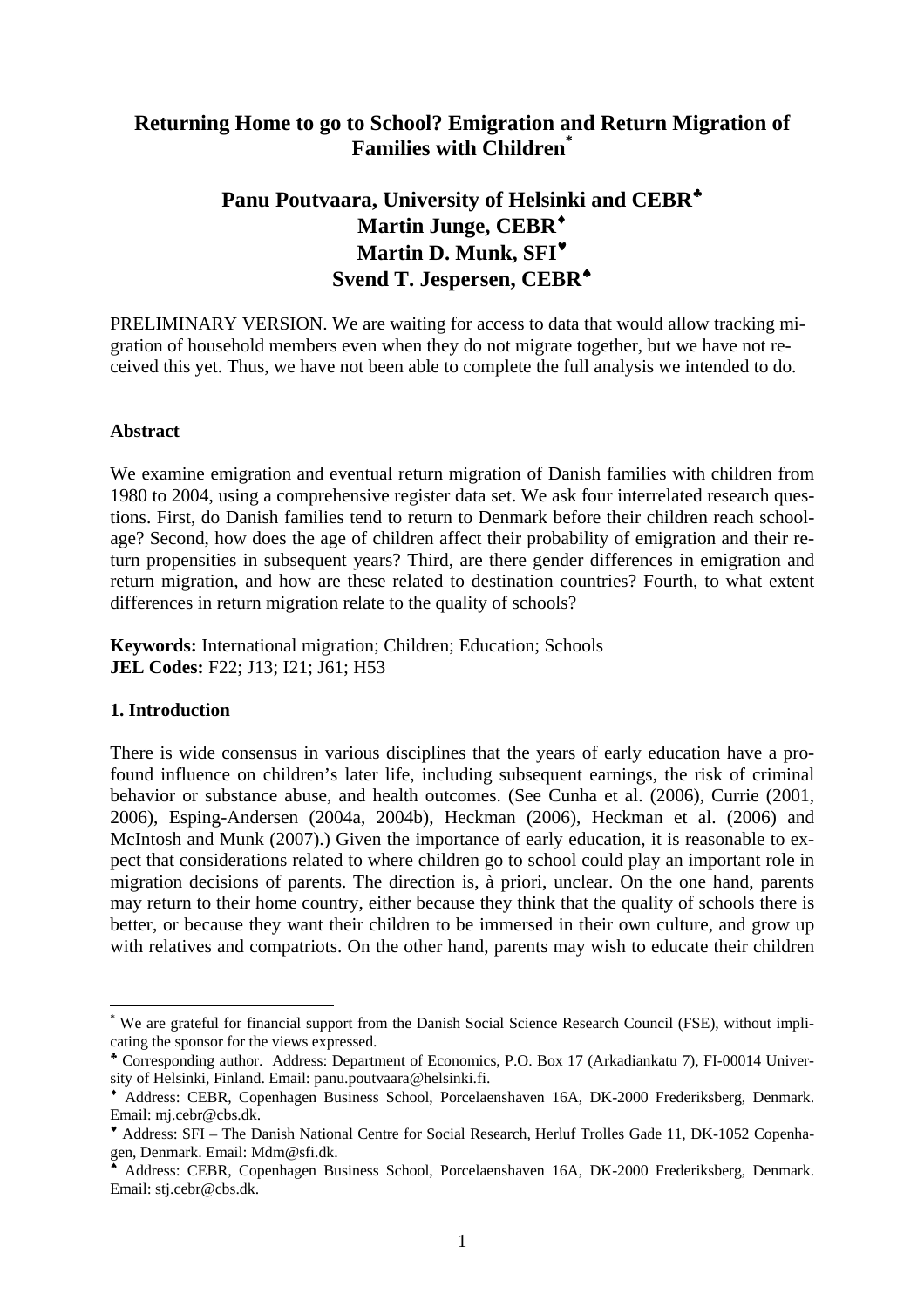abroad if they consider schools there better than those at home, to improve language and cultural skills of their children, or to give their children a more cosmopolitan identity.

In this paper, we examine emigration and eventual return migration of Danish families with children from 1980 to 2004. We ask four interrelated research questions. First, do Danish families tend to return to Denmark before their children reach school-age? Second, how does the age of children affect the probability of emigration for parents, and their return propensities in subsequent years? Third, are there gender differences in emigration and return migration, and how are these related to destination countries? Fourth, to what extent differences in return migration relate to the quality of schools?

Our analysis is based on full population register of all residents who have lived in Denmark from 1980 to 2004. The key to allow us to collect this data is that Denmark has a comprehensive system of population registers, and all residents in Denmark obtain a social security number which then allows combining various registers. We obtain information on each household at the beginning of each year, household being defined as a group of people sharing same address. Information on emigration and return migration is available at individual level, allowing us to observe also if only some but not all family members emigrate or return, as well as other changes in household composition. Our data on parents allows us to control whether either of parents has immigrant background.

As evidenced in the reviews by Borjas (1994) and Chiswick (2005), a consensus view in the migration literature is that both economic and cultural forces play an important role in migration decisions. Already Mincer (1978) pointed out that it is rational for a family to migrate only if the net gain accruing to some family members exceeds the net loss of others. Despite this early insight, most of migration literature has focused on individual decisions. Our analysis differs from the bulk of migration literature in its explicit focus on families.

Denmark is unusually well suited for analyzing our research questions for several reasons. First and foremost, we have access to full population register from 1980 onwards, including data on household composition, family trees and individual-level emigration and return migration dates.

Our paper is organized as follows. In Section 2, we provide an overview of the Danish educational system and overall trends in migration of Danes, as well as report our data sources. Section 3 gives an overview of emigration and return migration of families with children. Section 4 tests the effects of children on emigration and return migration, using econometric models. We will analyze migration decisions separately for households with two or one parents at the time of emigration. In the analysis, we focus on children whose neither parent is an immigrant. When analyzing return migration, we will also control for the quality of schools, as measured by PISA studies. Section 5 concludes.

# **2. Background and Data Sources**

#### *2.1. The Danish comprehensive school system*

According to the Danish law, each child must receive education for at least 9 years, starting the school at latest on the first of August in the year during which he or she reaches the age of 7. However, most parents choose to send their children to pre-school at the age of 6. Thus, 83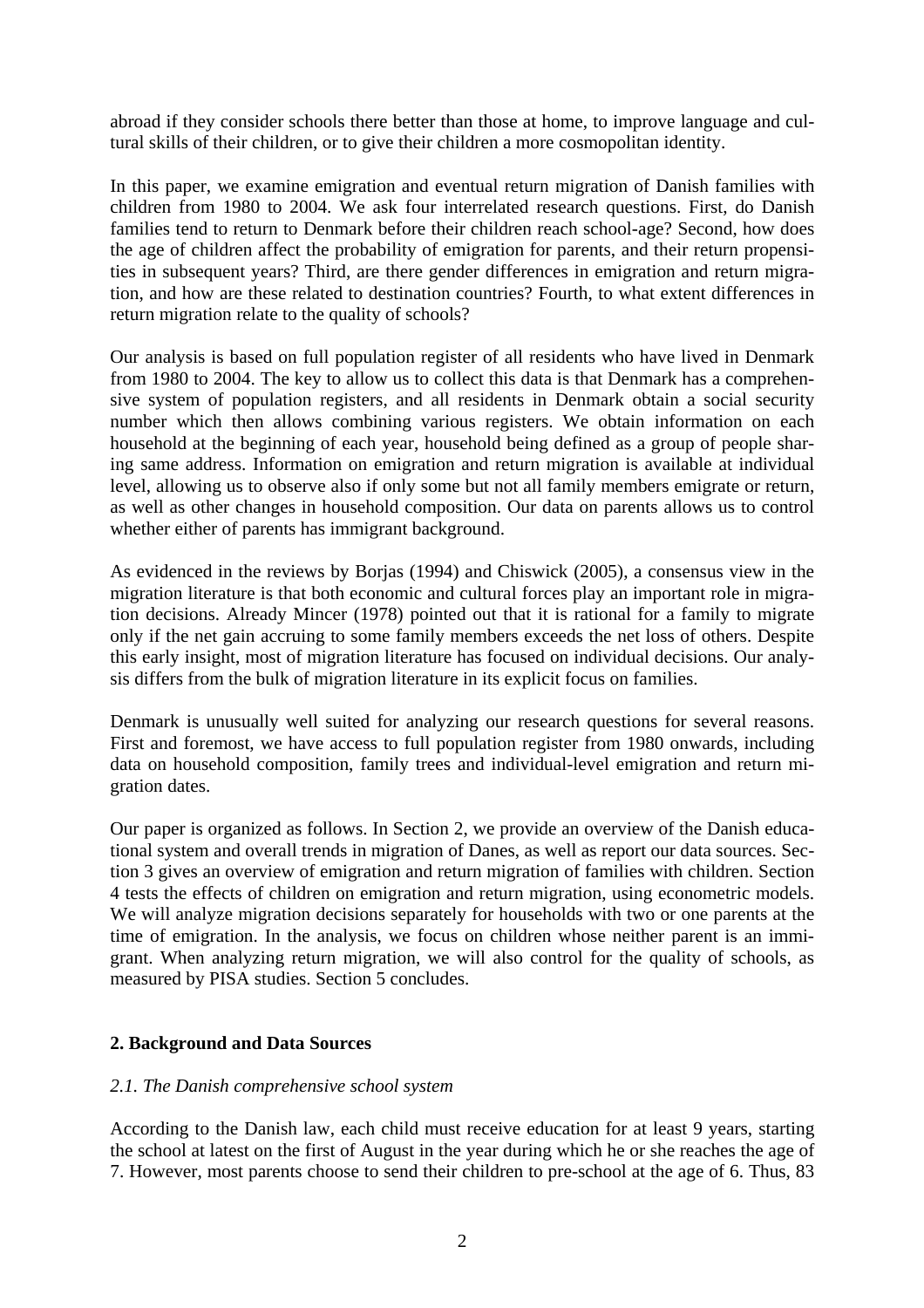per cent of school starters (including pre-school starters) are 6 years old, 15 per cent are 7 years old and the rest are younger. This corresponds to the OECD average, as does the average school leaving age of 16. Education is free of charge in public schools, which were chosen by 86 percent of children in 2006. Private schools receive a certain public subsidy, but parents have to pay tuition to cover the rest.

The obligatory curriculum comprises Danish, mathematics and sports for 9 years, religion for 8 years, English and history for 7 years, as well as natural sciences, music, art and crafts for varying numbers of years. Additionally, students may study other subjects, including German and French.

In international comparison, the latest results from the PIRLS 2006 study indicate that the literacy skills of Danish primary school pupils are above the average for the participating countries and a little better than the literacy skills of pupils from UK and US schools. In the science skills, Danish pupils are ranked 18 out of 30 in OECD's PISA study, which is worse performance than that of UK pupils but slightly better than that of US pupils. The relative performance of Danish students has improved over time, as the first PIRLS study which was published in 1991 found that Danish pupils belonged to the bottom-third among participating countries. A PISA study in 2000 also found that Danish pupils performed below the OECD average in reading literacy and science literacy, but above the average in mathematical literacy.

### *2.2. Emigration and return migration of Danes*

Figure 2.1 shows the number of emigrants with Danish citizenship in each year from 1980 to 2005. We find that the emigration flows have increased substantially in the late 1980s. Before that, the annual number of male and female emigrants fluctuated between 8,000 and 10,000. Since 1989, the annual number of female emigrants has been about 12,000 in almost each year. The number of male emigrants has fluctuated more, from somewhat below 11,000 up to 14,000. As a background, one can notice that Denmark was in a recession from 1980's to 1993 with a small recovery from 1984 to 1987. From 1993 onwards, there was a long boom with a small recession from 2000 to 2002.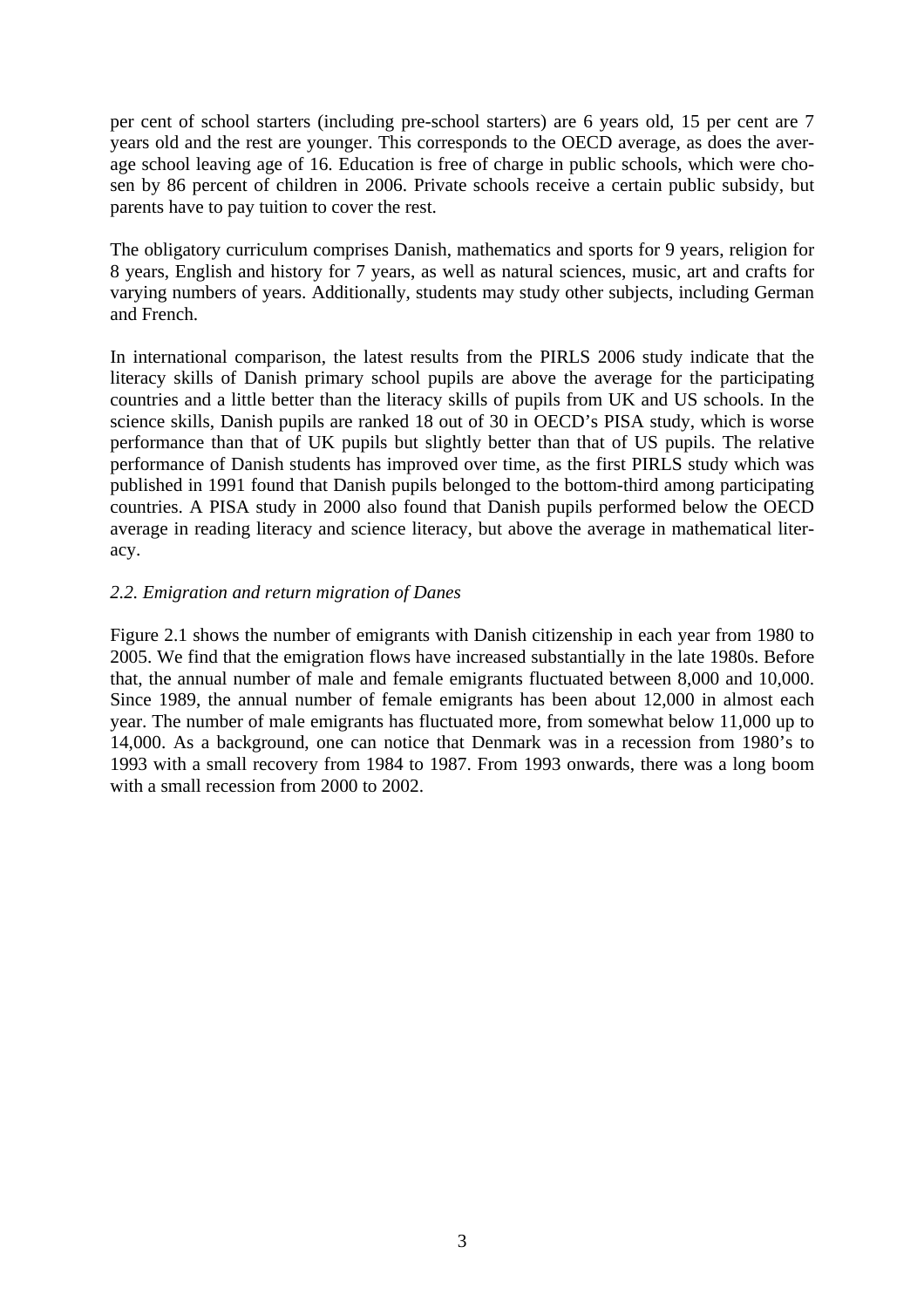**Figure 2.1: Number of Danish Emigrants, 1980 to 2005** 



Figure 2.2 shows return migration of Danes from abroad in persons. If we compare Figures 2.1 and 2.2, we observe that there is, in most years, net emigration. The inflow increases in the same years as the outflow, capturing short-term migration and, possibly, an increase in the volume of emigration and immigration for other reasons than the business cycle.



**Figure 2.2: Number of Danish Immigrants, 1980 to 2005** 

Figure 2.3 reports the number of emigrants by age and gender, over the whole time period. We observe that the number of under-age emigrants is about the same for boys and girls in each age. Thus, child's gender does not appear to be systematically related to the probability of emigration of parents at the aggregate level. Aggregated over the period from 1980 to 2004 and according to the age in the year of emigration, the number of emigrants starts below 5,000 for boys and girls who are below one year at the time of emigration, then declining until the age of 16. At the age of 18, an enormous increase in girls' emigration is taking place. These women are mainly emigrating for a job as 'au pair'.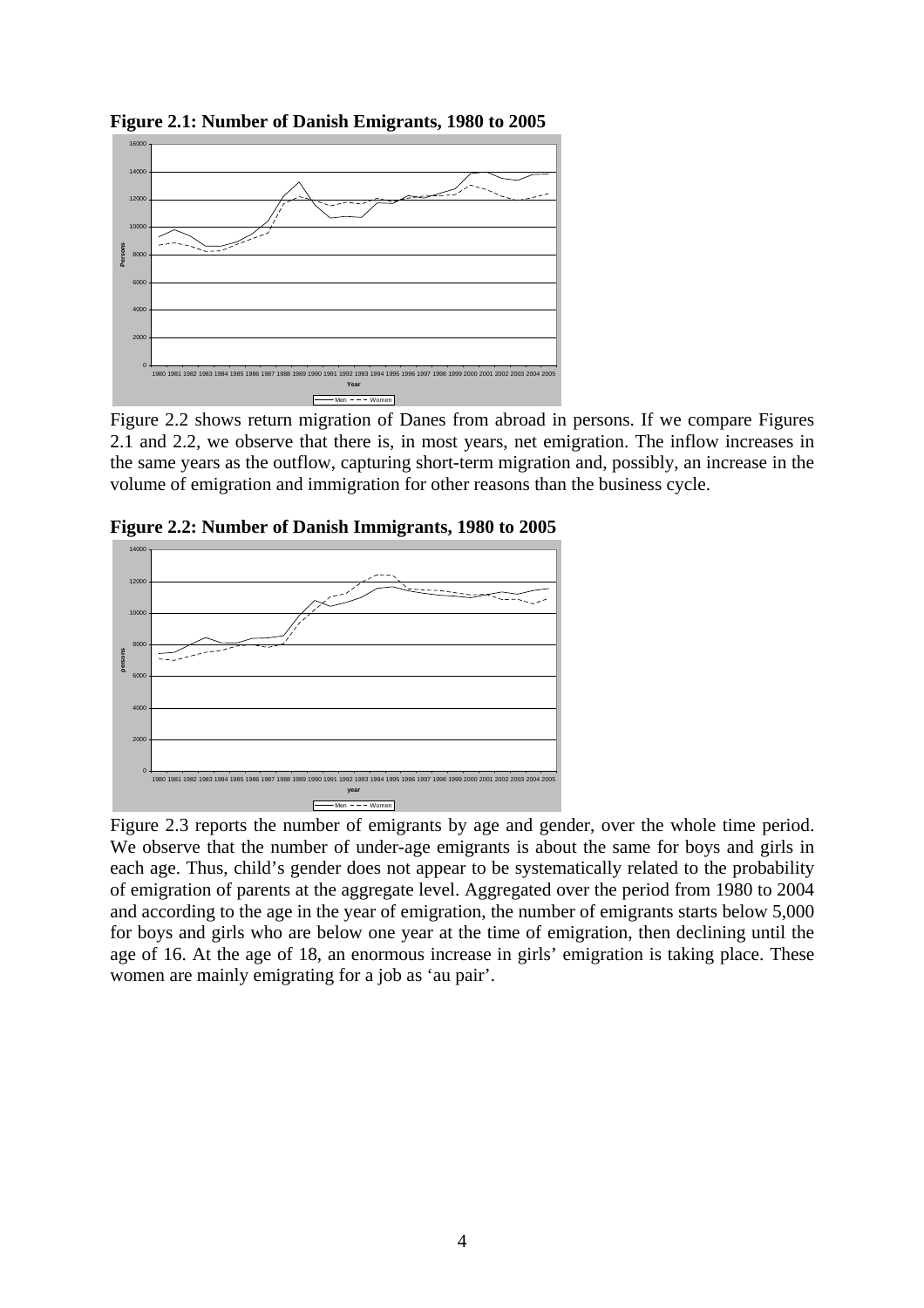Figure 2.3: Number of Danish Emigrants



In Figure 2.4, a corresponding spike appears indicating that most of these women return again shortly after. We also observe that there is no systematic difference in return migration between boys and girls who are younger than 16.





*<sup>2.3.</sup> Data* 

Our analysis is based on full population register of all residents who have lived in Denmark during the years 1980 to 2004. The main data sources are the population register, income tax register, and migration register. Data from various registers is combined using social security number (CPR number). By law, all residents in Denmark have to have a social security number which is also necessary in everyday life, including opening a bank account, receiving wages and salaries or social assistance, visiting doctor or being registered at school.

From the migration register, we have dates of migration and country of origin (for immigrants) and country of destination (for emigrants). Even though it is possible to migrate without registering, we expect that these numbers are small. First of all, it is mandatory to report migration. Second, tax laws are likely to induce individuals to register. However, some income transfers could have the opposite effect, as individuals are supposed to be available for a job in Denmark to be eligible.

We combine migration and household data by merging on (anonymous) CPR numbers. Household relations are derived from the registers primo calendar year. This creates some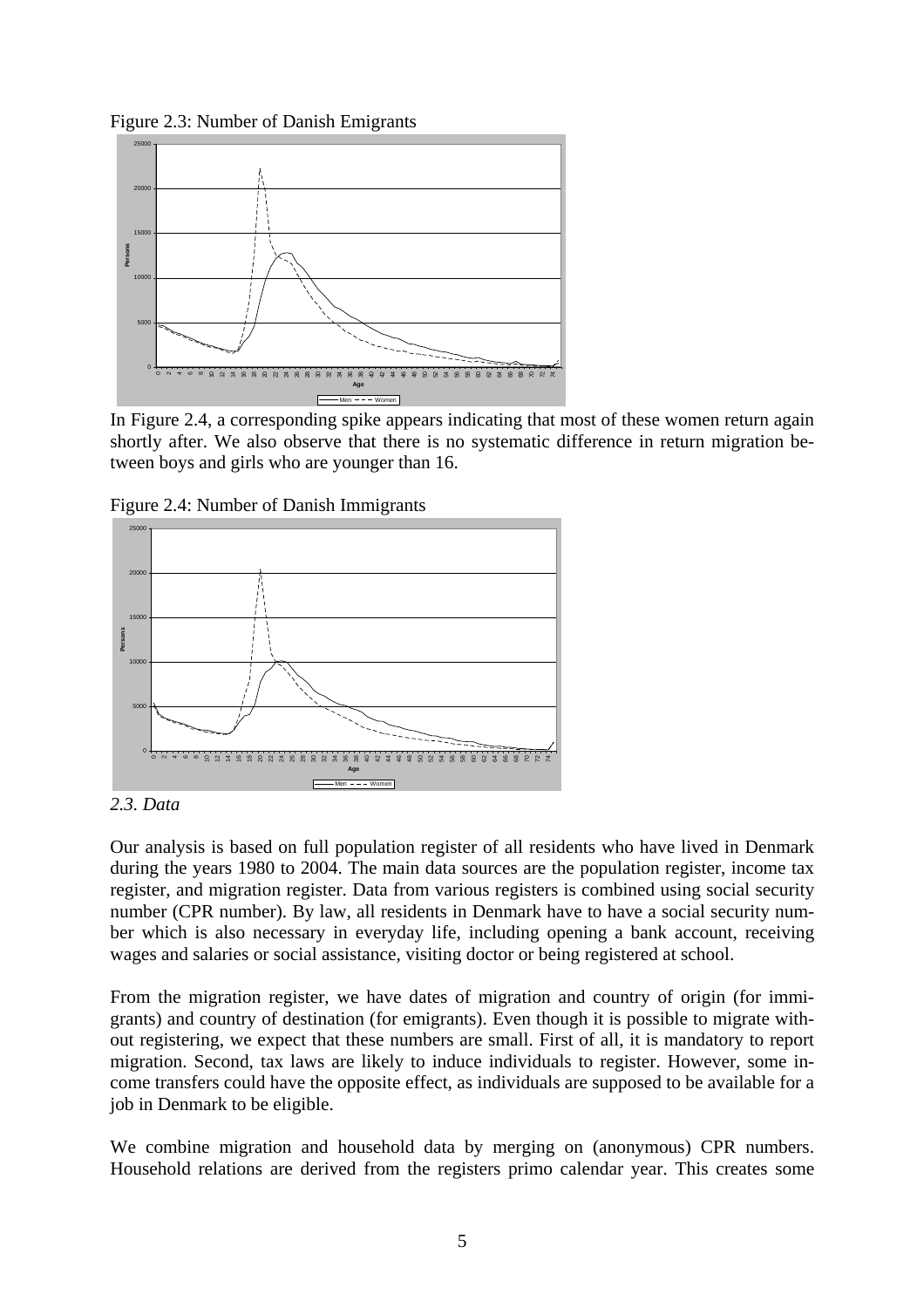particular problems, as households might split. In Table 2.1 the number of household member's primo calendar year is crossed with number of individuals migrating on the same day within the household. For households of size 1 primo calendar year and with an emigration later that year, we see 100 percent. Households with two members primo calendar year, only one-third are observed emigrating together. In two third of the cases, only one leaves the country or both leave the country but at different dates. The most typical pattern is that just one person leaves the household or all members leave at the same day. A noticeable thing is that the third most common pattern is that for households of size N, N-1 of household members travel together.

Table 2.1 Breaking up Danish households on emigration, percent Size of household primo calendar year

| Individuals<br>household<br>in. |        |       |       |       |       |       |
|---------------------------------|--------|-------|-------|-------|-------|-------|
| travelling on the same day      |        |       | 3     | 4     | 5     | 6+    |
| $\mathbf{1}$                    | 100.00 | 66.25 | 54.12 | 51.91 | 53.91 | 58.85 |
| 2                               | 0.00   | 33.75 | 14.14 | 2.75  | 2.42  | 3.60  |
| 3                               | 0.00   | 0.00  | 31.74 | 12.42 | 3.15  | 2.36  |
| $\overline{4}$                  | 0.00   | 0.00  | 0.00  | 32.93 | 11.47 | 3.09  |
| 5                               | 0.00   | 0.00  | 0.00  | 0.00  | 29.04 | 8.83  |
| $6+$                            | 0.00   | 0.00  | 0.00  | 0.00  | 0.00  | 23.27 |

Therefore, it is not unusual that the family split (this argument also holds for those who return). In the analysis, we limit the number of possible decisions and restrict our analysis of emigrants on households migrating on the same day for emigrants. This corresponds to the diagonal in Table 2.1. Since singles might migrate abroad to live with a partner, we report most results for couples and singles separately in the rest of the paper.

Further, we focus on Danish parents<sup>1</sup> to increase attachment to Danish schooling system. We include children born between January  $1<sup>st</sup>$  and date of migration in the calendar year.

As Danish schooling system is used in Greenland and Faroe Islands, migration flows between Denmark and these autonomous territories is not included.

The final sample size for studying emigration is 563,555 families with 1,007,062 children. Of these 11,669 families with 21,392 children emigrates for 1980 to  $2004$ <sup>2</sup>

#### **3. Emigration and return migration of Danish families with children**

 $\overline{a}$ 

In this section, we report stylized facts on emigration and return migration of our sample of Danish families with children. We are mainly interested in the effect of children's age on migration, but also how the number of children, destination country and the gender of children interact. In the regression analysis, we will also add parental characteristics.

<span id="page-5-0"></span> $<sup>1</sup>$  In the data we can see whether individuals with Danish citizenship have migration background. We control for</sup> this in the analysis. Note, Danish citizenship is given by blood. If either mother or father is Danish then the child gets Danish citizenship by living in Denmark for at least one year before the age of 21. If the mother is not Danish, then the father has to be married with her for this to hold. In general, Denmark only allows individuals to hold a single citizenship. Therefore, one citizenship is in registers. 2

<span id="page-5-1"></span> $\degree$  Sample of emigrants is full population, whereas control group is a 5 percent random sample of families.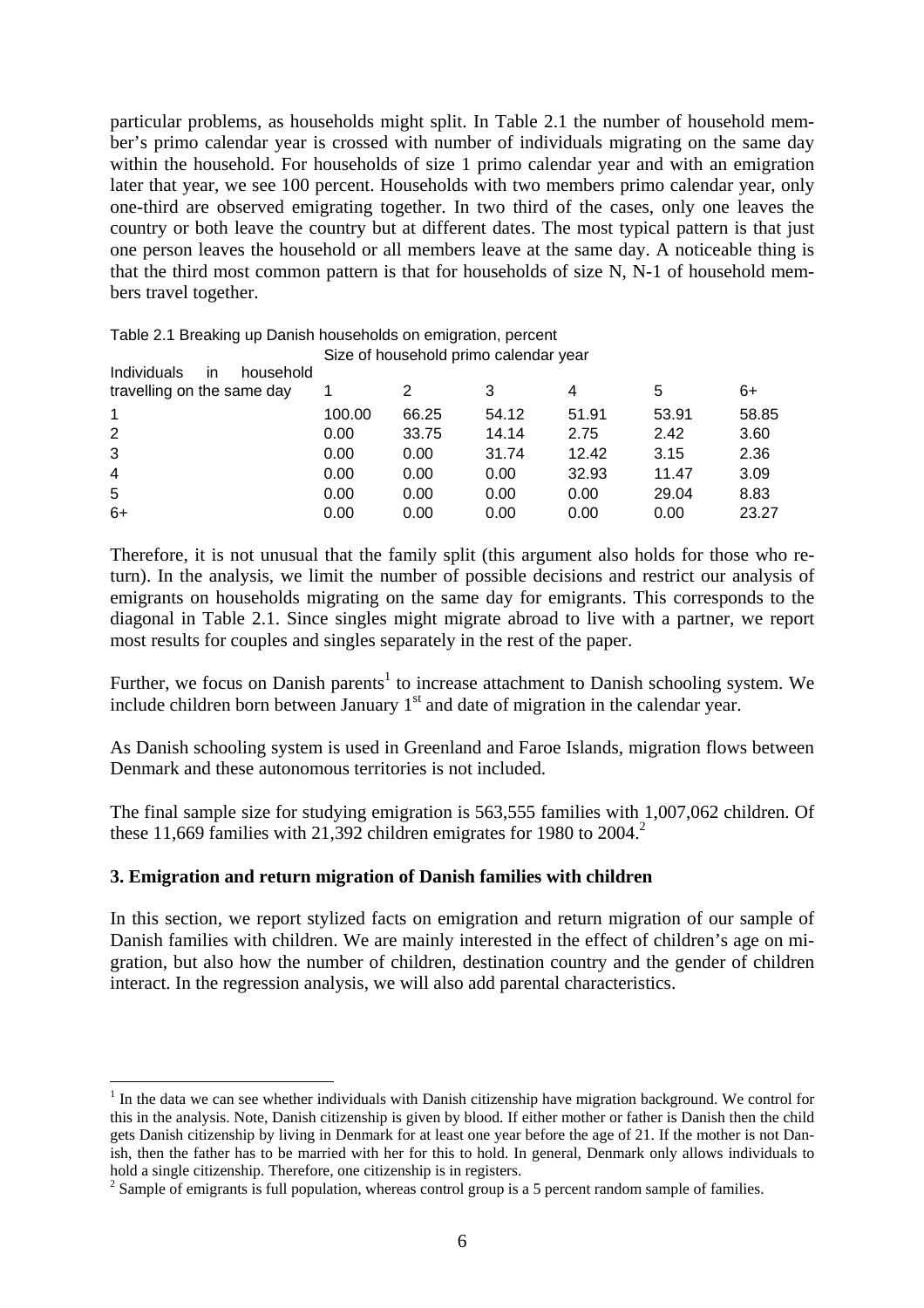School starts typically during the year a child turns seven. However, there is some discretionary element in the school start as parents are allowed to decide, sometimes together with the authorities, that there child should either start earlier or later.

The school year starts in primo August and ends in mid June. A tabulation of families with children in school age and families with children less than school age shows that emigration and return migration and children in school age are interrelated. Families with school-age children are clearly more likely to time their migration during the summer break (School ends June 18-22nd and begins August 5-10th.).

|                  | Jan.                                          |      |      |      |      | Feb. Mar. Apr. May Jun. Jul. |       |            | Aug. Sep. Oct. Nov. Dec. |      |      |      |
|------------------|-----------------------------------------------|------|------|------|------|------------------------------|-------|------------|--------------------------|------|------|------|
|                  | (a) Families with only school age children    |      |      |      |      |                              |       |            |                          |      |      |      |
| Emigration       | 9.64                                          | 6.30 | 6.17 | 6.64 | 7.10 | 9.74                         | 12.04 | 14.39 9.16 |                          | 7.33 | 6.04 | 5.43 |
| Return migration | 7.95                                          | 5.16 | 5.93 | 6.11 | 6.66 | 10.62                        | 15.70 | 14.20 8.22 |                          | 6.70 | 5.82 | 6.91 |
|                  | (b) Families with only preschool age children |      |      |      |      |                              |       |            |                          |      |      |      |
| Emigration       | 10.16                                         | 7.82 | 7.47 | 7.60 | 7.71 | 8.21                         | 9.51  | 12.41      | 9.28                     | 7.88 | 6.63 | 5.31 |
| Return migration | 8.49                                          | 6.49 | 7.71 | 7.23 | 8.21 | 9.33                         | 10.79 | 11.63      | 8.74                     | 7.10 | 6.28 | 7.99 |
|                  | (c') Families with children                   |      |      |      |      |                              |       |            |                          |      |      |      |
| Emigration       | 9.80                                          | 6.99 | 6.77 | 7.10 | 7.38 | 8.84                         | 11.03 | 13.73      | 9.17                     | 7.53 | 6.28 | 5.39 |
| Return migration | 8.01                                          | 5.81 | 6.86 | 6.58 | 7.36 | 10.47                        | 13.51 | 13.05 8.36 |                          | 6.72 | 5.90 | 7.38 |
|                  | (d) Families without children                 |      |      |      |      |                              |       |            |                          |      |      |      |
| Emigration       | 10.95                                         | 7.00 | 6.48 | 6.39 | 5.99 | 7.32                         | 9.36  | 14.33      | 13.22                    | 8.38 | 5.63 | 4.95 |
| Return migration | 7.45                                          | 5.58 | 5.94 | 6.71 | 7.31 | 9.57                         | 12.49 | 13.26      | 8.88                     | 7.45 | 6.59 | 8.77 |

Table 3.1: Months of migration, percent

#### *3.1 Emigration behavior*

 $\overline{a}$ 

As discussed above we will distinguish between children of singles and couples. The number of singles and partners<sup>3</sup> in the population and among emigrants is given in Table 3.1 across all years. There is a very high fraction of singles migrating with children. One potential reason is that these migrants may have a partner who is already located in the destination country. We cannot be sure about that but, as witnessed in Table 2.1, many families split.





Figure 3.1 shows clearly that the probability of emigration decreases with age for both genders. Gender differences are very small. This is very much the pattern we saw in figure 2.3. In the Figure 3.1 (a) we see that emigration is very low for households with two parents living

<span id="page-6-0"></span> $3$  In Denmark, household formation many times happen without partners are getting married. We define a couple as two adults living together. The fraction of these that are actually married is 0.77.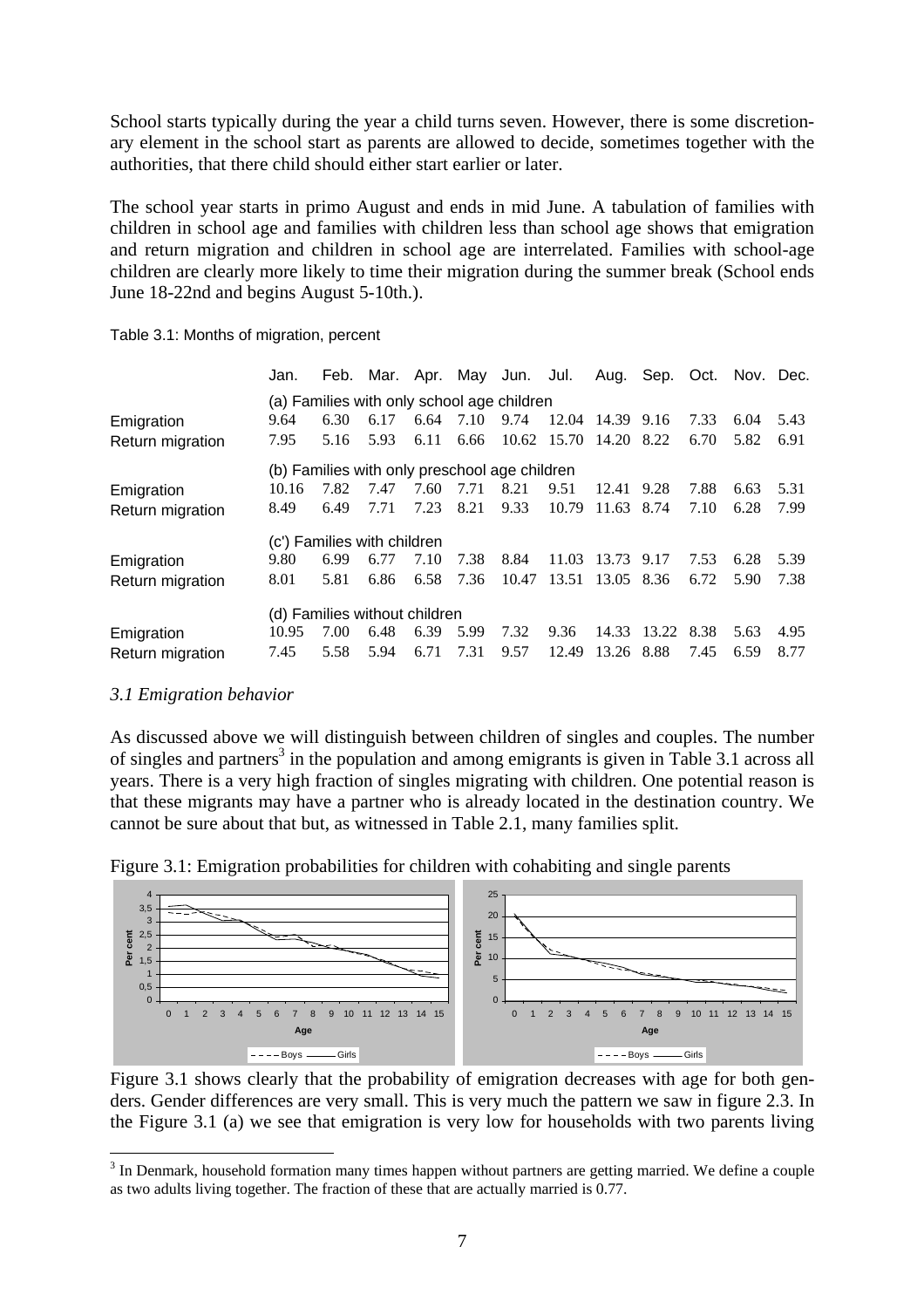together.<sup>4</sup> This relates to the restriction that the family should emigrate on the same day. Conversely for households headed by a single parent, emigration is very high.<sup>5</sup> Here it is again important to keep in mind how households are defined in our data set. Some of those classified as singles with children could be actually be joining a partner who has emigrated in an earlier year, or has always lived abroad.

Emigration probabilities in Figure 3.1, panel (a) and (b), are monotonically decreasing over the child's age. It is hard to see any evidence of the effect of the school start around 7. However, the picture does not account for household composition. For example, it might be easier to migrate with one child or conflicting objectives are present in case of multiple child households.



Figure 3.2: Emigration probability for the oldest child in the household

We show in the following Figure 3.2 the migration pattern for the oldest child in the family for household headed by two parents, panel (a) and one parent, panel (b), respectively. This is to circumvent some of the problems with multiple children. The oldest child reaches school age first, obviously and we should therefore see evidence of school start for the oldest child. First, up to age 4, the probability of emigrating for the oldest child is quite stable with two parents. Actually, the probability of emigrating is highest at age 4 for the oldest child. Second, at age 5 and 6 a more pronounced drop in the probability of emigration can be seen. Hence some evidence of a fall in emigration around the age of school start.

For singles the pattern is still dominated by a very large drop for the very youngest. But otherwise panel (b) changes are similar to panel (a). A small but distinctive drop is present around 7. In Figure 3.3 the overall pattern of monotonically decreasing in age emigration rates are present for the youngest child. No distinctive drop around school start is present.

 $\overline{a}$ 

<span id="page-7-0"></span> $4$  The y-axis says that emigration probabilities is in the range of 1 to 3.5 percent for children age 0 to 15; but recall that the control group is 5 percent of the non-migrating population. Hence the emigration probability is more likely in the range 0.05 to 0.175 percent. These are very small numbers but is explained by all household members should emigrate on the same day.

<span id="page-7-1"></span> $5$  One again the y-axis says that emigration probabilities are between 2 to 20 percent for single headed households. This is more likely to be 0.1 to 1 percent. The numbers are likely to be higher for single headed households because: i/ Emigration on the same days is more likely to be fulfilled. ii/ Emigration to a partner abroad is a probable event, which we saw indirect evidence on in Table 2.1 Moreover, we cannot account for partners abroad, which has not previously been in Denmark.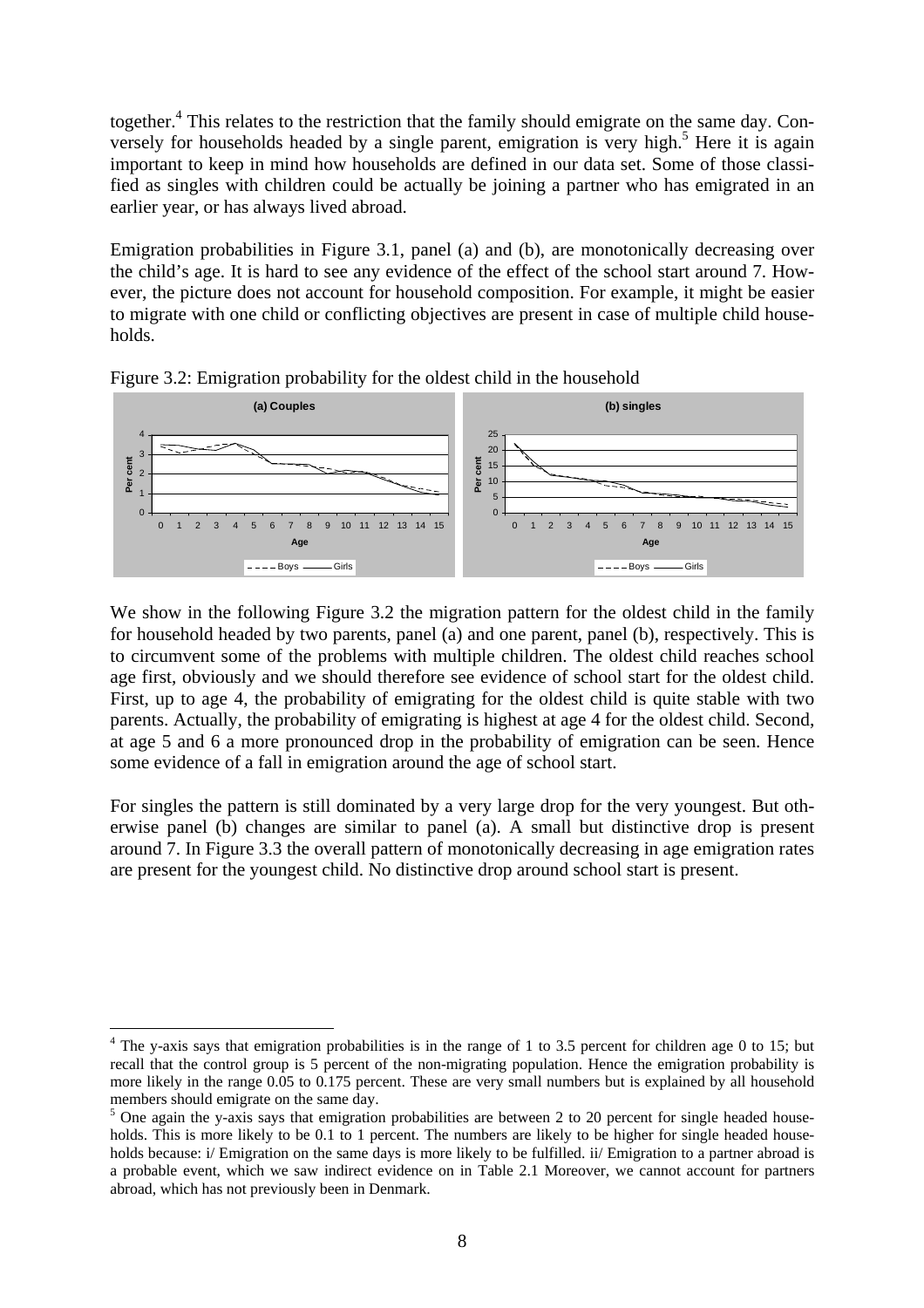

Figure 3.4 shows the emigration probabilities conditional on the number of children. Again, we focus on emigration as a function of oldest child's age. We draw for one child, two children and three or more children and do not make a difference of gender, which we have not found to be of importance up to now. Families with one child are beneficial in this study as parent's objective on behalf of their children can be more clearly seen. But we do not see whether additional children are born abroad and we want to study families with more than one child. Therefore analysis of families with two and more children is warranted. Moreover the whole issue of fertility and migration has not been discussed. In the analysis so forth the only decision(s) are on behalf of children currently alive, but how does fertility enter this discussion.

Lone children have a very similar pattern to all children in Figure 3.1. The curve in figure 3.4 is steeper than for all children. The reason is that for families with two and three children the probability of emigrating is higher. The drop in probability at age 5 and 6 from Figure 3.2, panel (a), is mainly driven by families with 2 and 3+ children. Despite this drop, the families with multiple children continue to have higher emigration probabilities than families with one child.

Figure 3.4: Emigration probabilities for the oldest child in families with different number of children.



This is an interesting picture. On the one hand, most emigrants are singles without children (something we know from other studies). On the other hand, families might decide to have two or three children before they emigrate. It could also be that families with two or three children continuously are looking for larger housing and therefore having many children increases mobility (also across borders). Finally, the value of house-keeping increases with more children, and emigration can be associated with one parent out of labor force.

The same pattern can be seen in Figure 3.4, panel (b), which is somewhat blurred by the emigration of a single family with three children, where the oldest child is age 0.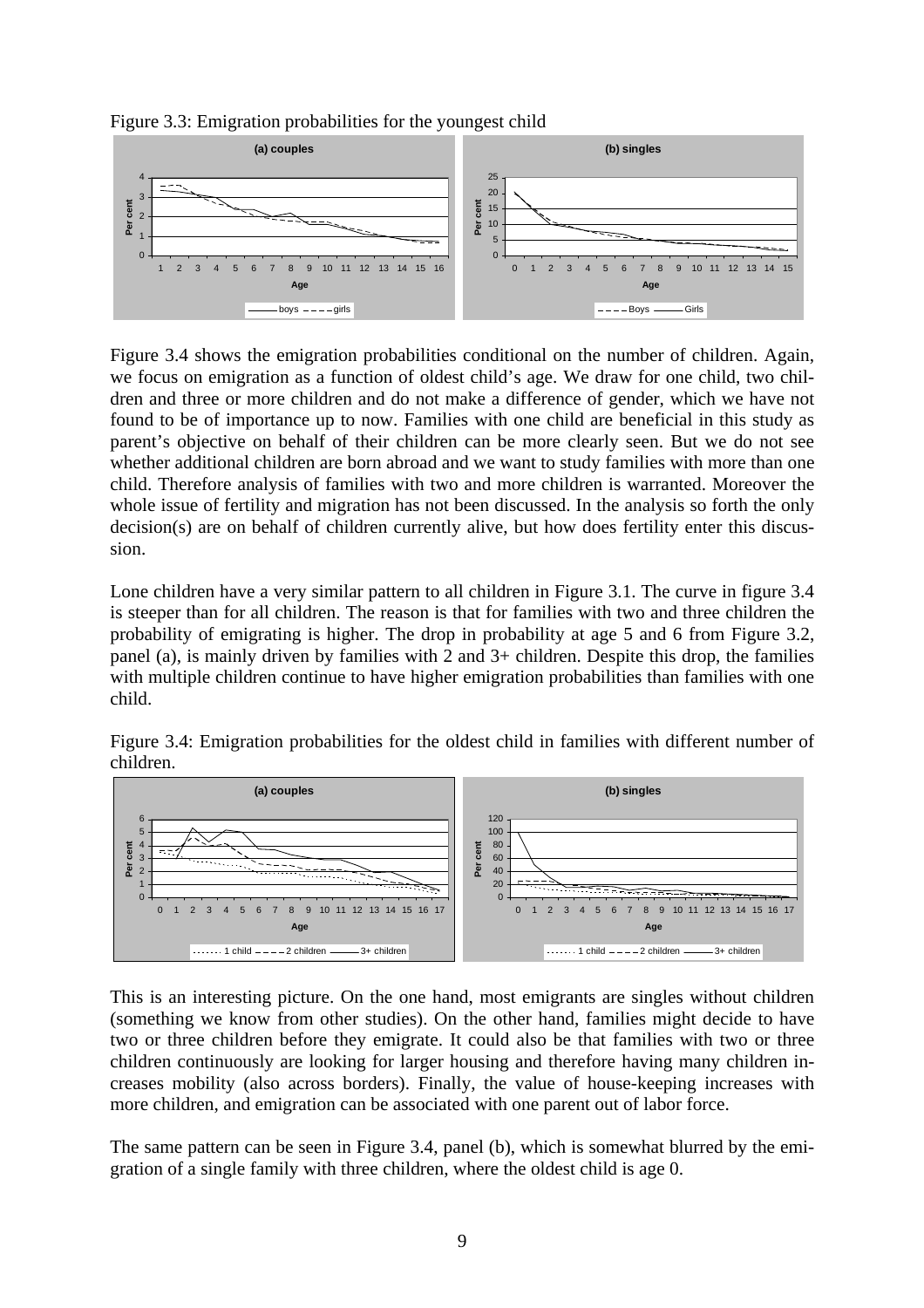Danish families with children are mainly migrating to Western Europe, North Europe and North America.<sup>[6](#page-9-0)</sup> This is seen in Table 3.1. The distribution across boys and girls are not that different in terms of destination country. A test of independence shows that destination country is completely independent of children sex. Latin America and Eastern Europe are very low on the list of destinations.

#### **Table 3.2: Emigration to World regions, per cent**

|                           |                        | Children age 5 and |
|---------------------------|------------------------|--------------------|
|                           | Children age 0 to 4 up |                    |
| North Europe              | 20,5                   | 18,3               |
| Western Europe            | 30,9                   | 26,3               |
| South Europe              | 8,1                    | 7,4                |
| East europe               | 1,2                    | 1,4                |
| Afrika                    | 7,9                    | 9,7                |
| Asia                      | 9,2                    | 10,6               |
| Latin America             | 2,6                    | 2,5                |
| North America             | 12,3                   | 14,8               |
| Australia and new zealand | 4,0                    | 5,9                |
| Unknown                   | 3,4                    | 3,3                |
| Total                     | 100                    | 100                |

In the Table 3.2 differences across age groups and destination can also be seen. Here we find still that young and old children migrate mainly to North Europe, Western Europe and North America. But emigrations to other regions are more common among children of age 5 and up. A test of independence shows very clearly that age and destination country are related.

#### *3.2 Return migration*

 $\overline{a}$ 

We turn to the question of return migration. One problem with describing return migration is that we do not observe children born abroad. We can get a flavor of the dynamics of fertility while abroad by comparing the composition of families before and after they return from abroad. A special problem arises from children who gain independence during the stay abroad. Also for children born abroad, Danish citizenship is gained by living a year in Denmark before age 21.

The return hazard by age for children emigrating at age 0, 2, 4 or 6 can be seen in figure 3.6, panel (a) holds couples and panel (b) singles, respectively. Here we focus on children of less than school age (7) at emigration. Given the clear dependence of age on emigration, the picture is reversed in Figure 3.6. Duration abroad seems to be more or less uncorrelated with initial age of children conditional on emigrating. There is slight evidence of families leaving with younger children returning faster. Moreover, there is no evidence of a larger return probability around school age (6-7 years old). For those leaving at age 0 we should then see a spike at duration 6 to 7 years.

Comparing panel (a) and (b), single headed households return slightly faster the first year, but later the return rate is smaller than for couples.

<span id="page-9-0"></span><sup>&</sup>lt;sup>6</sup> We have compared destination country with origin country for those who are return migrants and found that approximately 90 percent return from the destination country.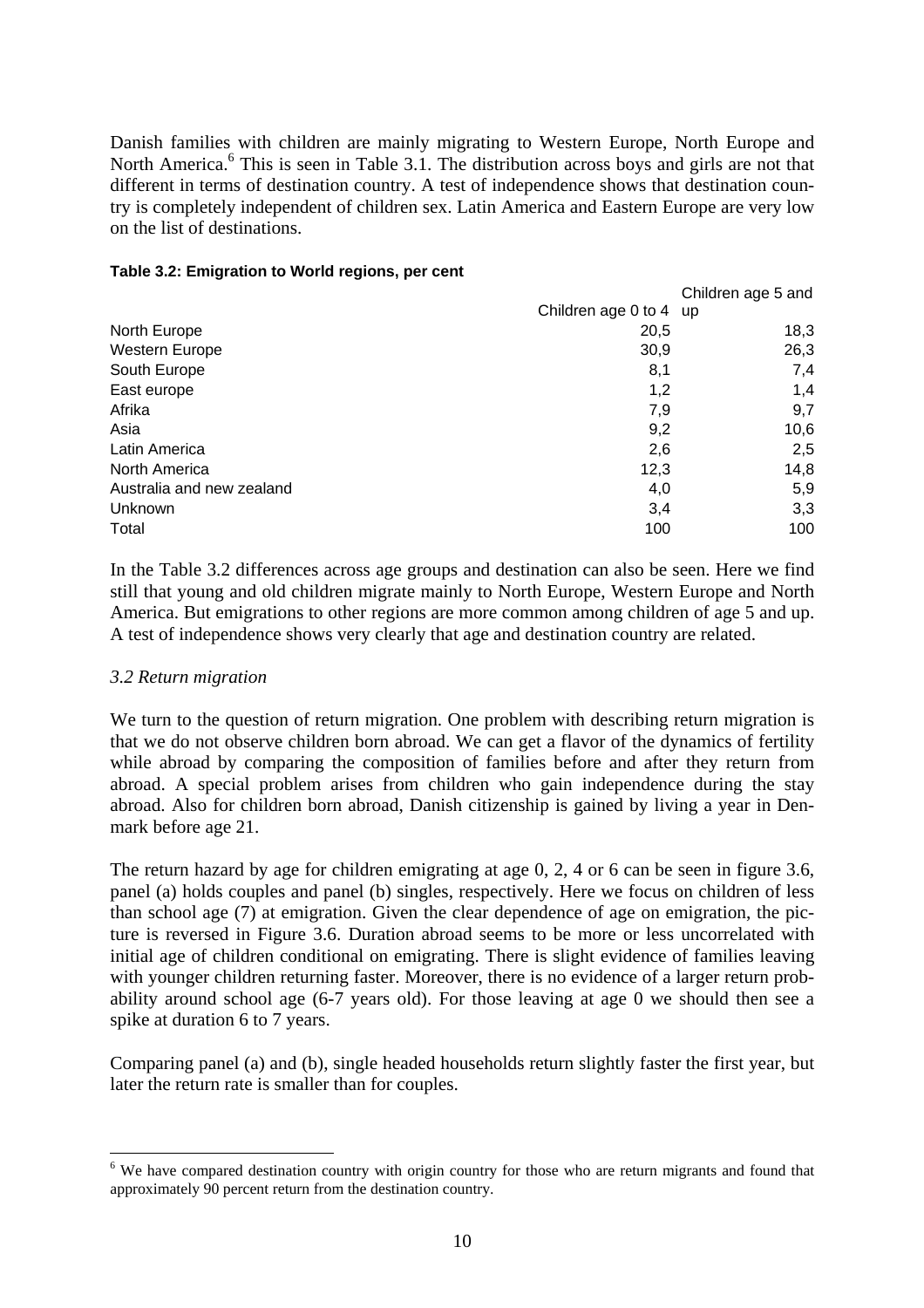

Figure 3.6: Return rate for children of age 0,2,4 and 6 at emigration

In Figure 3.6 we used all children and compositional effects of siblings are missing. Instead we focus on the oldest child's return hazard in Figure 3.7. Still there is very little evidence of an independent (initial) age effect.

Figure 3.7: Return rate of the oldest child



Figure 3.8: Return rate of the youngest child.



In Figure 3.9 return hazards are presented for households differing in the number of children. Duration is only influenced very little based on initial size; larger households return slightly faster, which is reversed after six years abroad.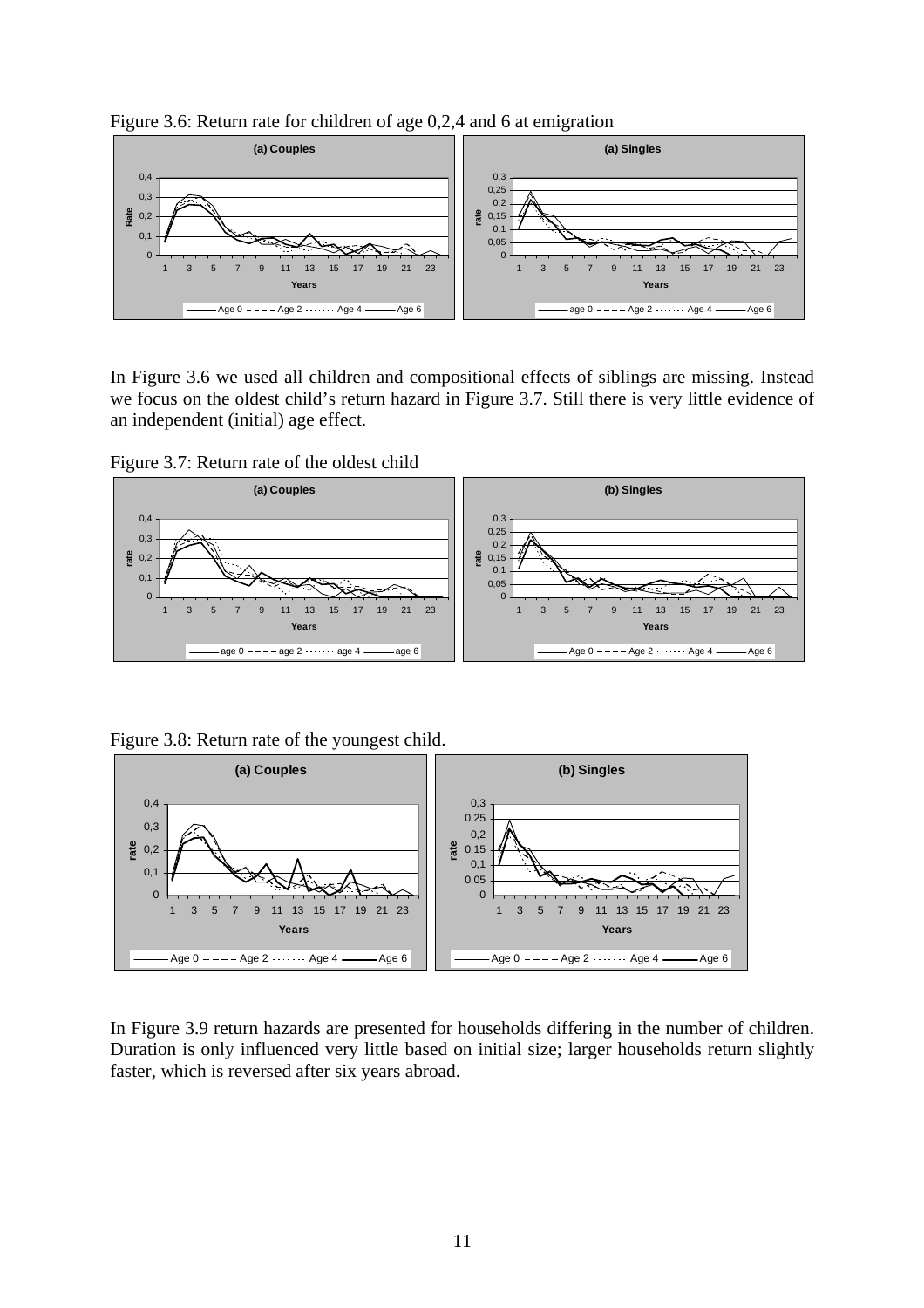

![](_page_11_Figure_1.jpeg)

#### **Table 3.5 Returning home to go to school before school age, per cent**

|                               | <b>Boys</b> | Girls |
|-------------------------------|-------------|-------|
| North Europe                  | 57,2        | 56,3  |
| Western Europe                | 54,2        | 53,8  |
| South Europe                  | 60,3        | 59,6  |
| East europe                   | 58,7        | 61,5  |
| Africa                        | 70,4        | 69,1  |
| Asia                          | 62,7        | 63,5  |
| Latin America                 | 72,0        | 76,6  |
| North America                 | 66,4        | 63,1  |
| Australia and new zealand     | 54,5        | 54,1  |
| Unknown                       | 59,1        | 59,1  |
| Total                         | 58,9        | 58,4  |
| Note: Emigration before age 5 |             |       |

In Table 3.5 we can see the number of children, who emigrated before age of 5, split on those who return before school age (6 year) and those who stay. Again a simple test of independence on children sex on for example whether non migrants are differently distributed across countries, show that there is no difference here. However, the destination country seems to be quire important for return probabilities. Again a simple test show that returns probabilities differs across countries.

![](_page_11_Figure_5.jpeg)

![](_page_11_Figure_6.jpeg)

Figure 3.10 show that return probabilities are not related to PISA scores at first sight.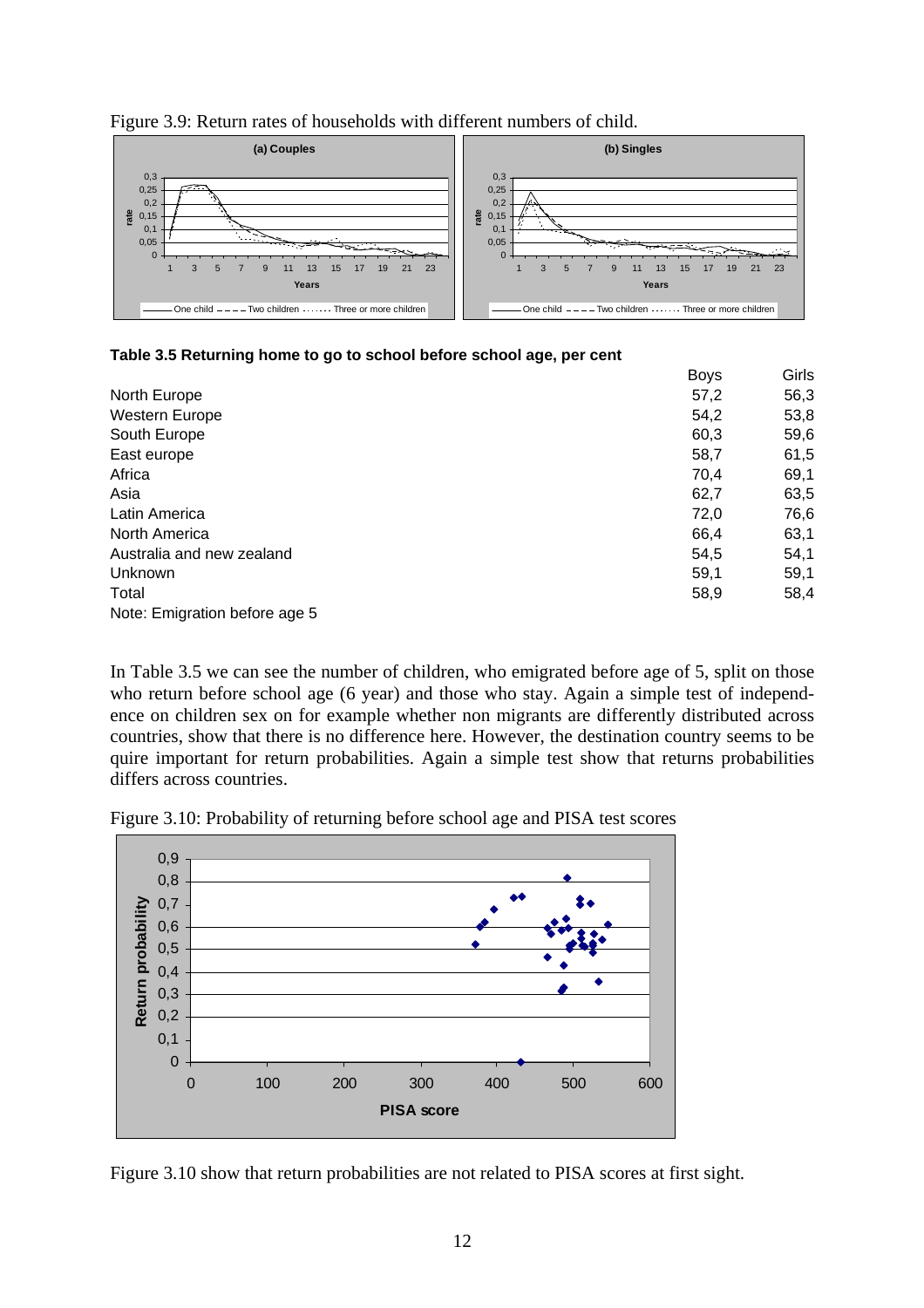#### **4. Econometric analysis**

#### *4.1. Emigration*

 $\overline{a}$ 

Our basic regression is for emigration probabilities for children in families with two adults and one child.<sup>[7](#page-12-0)</sup> We find that the probability of emigration is monotonically decreasing in the age of the child from 0 to 15, and that the child's gender does not have any effect on the probability of emigration (see Table 4.1). We have included a limited number of parental controls. Parent 1 is the mother, or in household with two men or two women, parent 1 is the younger.

|              |                                                                                                             | Couples  |                       |         | Singles  |                       |         |
|--------------|-------------------------------------------------------------------------------------------------------------|----------|-----------------------|---------|----------|-----------------------|---------|
| Parameter    |                                                                                                             | Estimate | Chi-Square Pr > ChiSq |         | Estimate | Chi-Square Pr > ChiSq |         |
| Intercept    |                                                                                                             | $-6,54$  | 7264,66               | < .0001 | $-4,23$  | 2299,30               | < .0001 |
| Girl         |                                                                                                             | 0,03     | 0,76                  | 0.3832  | 0,01     | 0, 16                 | 0.6873  |
| Age of child | 1 year                                                                                                      | $-0,08$  | 2,61                  | 0.1065  | $-0,39$  | 58,82                 | < .0001 |
|              | 2 year                                                                                                      | $-0,23$  | 19,47                 | < .0001 | $-0,78$  | 203,19                | < .0001 |
|              | 3 year                                                                                                      | $-0,28$  | 20,28                 | < .0001 | $-0,98$  | 285,22                | < .0001 |
|              | 4 year                                                                                                      | $-0,39$  | 28,27                 | < .0001 | $-1,19$  | 372,96                | < .0001 |
|              | 5 year                                                                                                      | $-0,42$  | 27,46                 | < .0001 | $-1,29$  | 399,43                | < .0001 |
|              | 6 year                                                                                                      | $-0,69$  | 52,50                 | < .0001 | $-1,39$  | 423,71                | < .0001 |
|              | 7 year                                                                                                      | $-0,70$  | 52,25                 | < .0001 | $-1,74$  | 516,45                | < .0001 |
|              | 8 year                                                                                                      | $-0,69$  | 50,68                 | < .0001 | $-1,89$  | 530,13                | < .0001 |
|              | 9 year                                                                                                      | $-0,82$  | 65,74                 | < .0001 | $-2,02$  | 535,98                | < .0001 |
|              | 10 year                                                                                                     | $-0,90$  | 78,42                 | < .0001 | $-2,00$  | 530,53                | < .0001 |
|              | 11 year                                                                                                     | $-0,90$  | 86,48                 | < .0001 | $-2,16$  | 559,33                | < .0001 |
|              | 12 year                                                                                                     | $-1,16$  | 132,51                | < .0001 | $-2,28$  | 603,99                | < .0001 |
|              | 13 year                                                                                                     | $-1,37$  | 187,86                | < .0001 | $-2,34$  | 633,08                | < .0001 |
|              | 14 year                                                                                                     | $-1,58$  | 252,96                | < .0001 | $-2,69$  | 715,61                | < .0001 |
|              | 15 year                                                                                                     | $-1,60$  | 296,20                | < .0001 | $-2,83$  | 783,35                | < .0001 |
|              | $[0$ year]                                                                                                  |          |                       |         |          |                       |         |
| Age of (ol-  |                                                                                                             |          |                       |         |          |                       |         |
| dest) parent | age < 26                                                                                                    | $-0,77$  | 60,82                 | < .0001 | $-0,83$  | 102,99                | < .0001 |
|              | $25 <$ age $< 36$                                                                                           | 0,14     | 5,15                  | 0.0233  | 0,04     | 0,33                  | 0.5673  |
|              | $35 <$ age 46                                                                                               | 0, 16    | 8,32                  | 0.0039  | 0,03     | 0,15                  | 0.6944  |
|              | [age $> 45$ ]                                                                                               |          |                       |         |          |                       |         |
| Parent 1     | <b>OLF</b>                                                                                                  | 0,51     | 169,56                | < .0001 | 1,02     | 1213,40               | < .0001 |
| Parent 2     | OLF                                                                                                         | $-0,07$  | 1,53                  | 0.2156  |          |                       |         |
| Mother       |                                                                                                             |          |                       |         | $-0,37$  | 41,71                 | < .0001 |
| Year<br>of   |                                                                                                             |          |                       |         |          |                       |         |
| Emigration   |                                                                                                             |          |                       |         |          |                       |         |
| $-1980$      |                                                                                                             | 0,00     | 5,17                  | 0.0230  | $-0,01$  | 30,21                 | < .0001 |
|              | When we include parental controls (age of the oldest parent and the labor market status of the              |          |                       |         |          |                       |         |
|              | parents) <sup>8</sup> , we find that the child's age monotonically decreases the probability of emigration, |          |                       |         |          |                       |         |

Table 4.1: Estimates for couples/singles with one child

<span id="page-12-0"></span> $<sup>7</sup>$  In this section the group of control families (non-migration) is only a random sample of 5 percent of the com-</sup> plete control group of all families who do not emigrate (see also footnote xx). In the regressions we adjust the estimates with weights as suggested by Manski and Lerman (1977). We are later going to revise the paper to use full population register]

<span id="page-12-1"></span><sup>&</sup>lt;sup>8</sup> Parental education has also been included without changes to the main parameters of interest. However, we run into convergence problems unless we restrict the education categories to very few groups. Another reason to exclude education background is that education is missing for a substantial part of our sample (approximately 10 percent).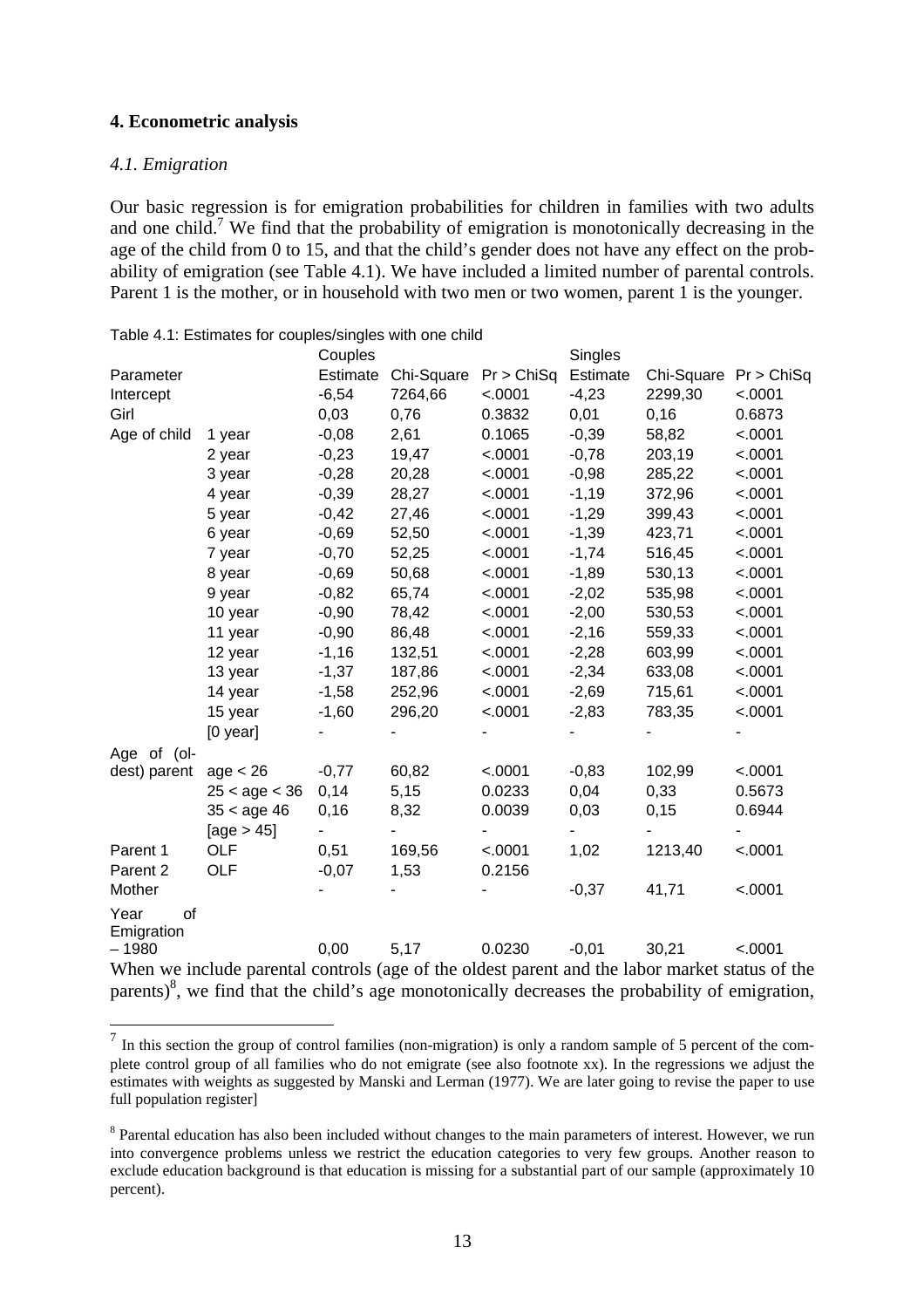with the sole exception that the probability of emigration is slightly lower at the age of 6 than at the age of 7 and 8. Children with parent 1 out of labor force are more likely to migrate in households with couples. First, OLF includes students, which have a higher propensity to emigrate, but this can also be driven by an arrangement in which wife stays at home to take care of children. Emigration probabilities are smallest for the youngest parents and highest for parents between 26 and 45. [We plan to study this age pattern later more carefully]

In Table 4.1 we are also analyzing emigration probabilities for children of single parents. The picture of Section 3.1 repeats itself, the effect of children's age decreases monotonically with age.

We have also made regression for households with two adults and two children. First, oldest child age influences emigration very much like lone children.

|                          |                   | Couples |                     |            | Singles  |                       |         |
|--------------------------|-------------------|---------|---------------------|------------|----------|-----------------------|---------|
| Parameter                |                   |         | Estimate Chi-Square | Pr > ChiSq | Estimate | Chi-Square Pr > ChiSq |         |
| Intercept                |                   | $-6,21$ | 918,08              | < .0001    | $-2,84$  | 104,39                | < .0001 |
| Girl                     |                   | 0,02    | 0,17                | 0.6766     | 0,00     | 0,01                  | 0.9321  |
| Age of child             | 1 year            | $-0,09$ | 0,19                | 0.6624     | $-0,55$  | 4,22                  | 0.0400  |
|                          | 2 year            | 0,17    | 0,83                | 0.3618     | $-0,50$  | 4,11                  | 0.0426  |
|                          | 3 year            | 0,04    | 0,05                | 0.8321     | $-0,90$  | 13,58                 | 0.0002  |
|                          | 4 year            | 0,08    | 0,17                | 0.6760     | $-1,10$  | 20,72                 | < .0001 |
|                          | 5 year            | $-0,17$ | 0,84                | 0.3588     | $-1,48$  | 37,07                 | < .0001 |
|                          | 6 year            | $-0,43$ | 4,99                | 0.0255     | $-1,79$  | 53,76                 | < .0001 |
|                          | 7 year            | $-0,48$ | 6,25                | 0.0124     | $-2,12$  | 74,27                 | < .0001 |
|                          | 8 year            | $-0,53$ | 7,70                | 0.0055     | $-2,31$  | 86,68                 | < .0001 |
|                          | 9 year            | $-0,73$ | 14,07               | 0.0002     | $-2,46$  | 97,40                 | < .0001 |
|                          | 10 year           | $-0,71$ | 13,32               | 0.0003     | $-2,75$  | 119,32                | < .0001 |
|                          | 11 year           | $-0,76$ | 15,30               | < .0001    | $-2,58$  | 107,23                | < .0001 |
|                          | 12 year           | $-0,90$ | 21,25               | < .0001    | $-2,81$  | 123,69                | < .0001 |
|                          | 13 year           | $-1,10$ | 31,05               | < .0001    | $-2,93$  | 133,22                | < .0001 |
|                          | 14 year           | $-1,40$ | 49,31               | < .0001    | $-3,19$  | 155,20                | < .0001 |
|                          | 15 year           | $-1,50$ | 56,40               | < .0001    | $-3,66$  | 193,25                | < .0001 |
|                          | $[0$ year]        |         |                     |            |          |                       |         |
| One<br>boy,              |                   |         |                     |            |          |                       |         |
| one girl                 |                   | 0,08    | 23,55               | 0.1249     | 0,03     | 0, 15                 | 0.6968  |
| Two girls                |                   | 0,03    | 0,54                | 0.4631     | 0,06     | 1,04                  | 0.3089  |
| Twins                    |                   | $-0,07$ | 0,91                | 0.3395     | $-0,64$  | 43,69                 | < .0001 |
| Age of ol-               |                   |         |                     |            |          |                       |         |
| dest parent              | age < 26          | $-0,81$ | 28,72               | < .0001    | $-2,05$  | 197,09                | < .0001 |
|                          | $25 <$ age $< 36$ | $-0,18$ | 9,20                | 0.0024     | $-0,73$  | 40,05                 | < .0001 |
|                          | $35 <$ age 46     | 0,11    | 3,57                | 0.0587     | $-0,30$  | 7,14                  | 0.0075  |
|                          | [age > 45]        |         |                     |            |          |                       |         |
| Parent 1                 | OLF               | 0,54    | 241,08              | < .0001    | 1,04     | 609,17                | < .0001 |
| Parent 2                 | OLF               | $-0,26$ | 19,07               | < .0001    |          |                       |         |
| Mother                   |                   |         |                     |            | $-0,31$  | 9,44                  | 0.0021  |
| Year<br>of<br>Emigration |                   |         |                     |            |          |                       |         |
| $-1980$                  |                   | 0,00    | 17,62               | 0.1844     | $-0,01$  | 21,98                 | < .0001 |

Table 4.2:Estimates for Couples/singles with two children, oldest child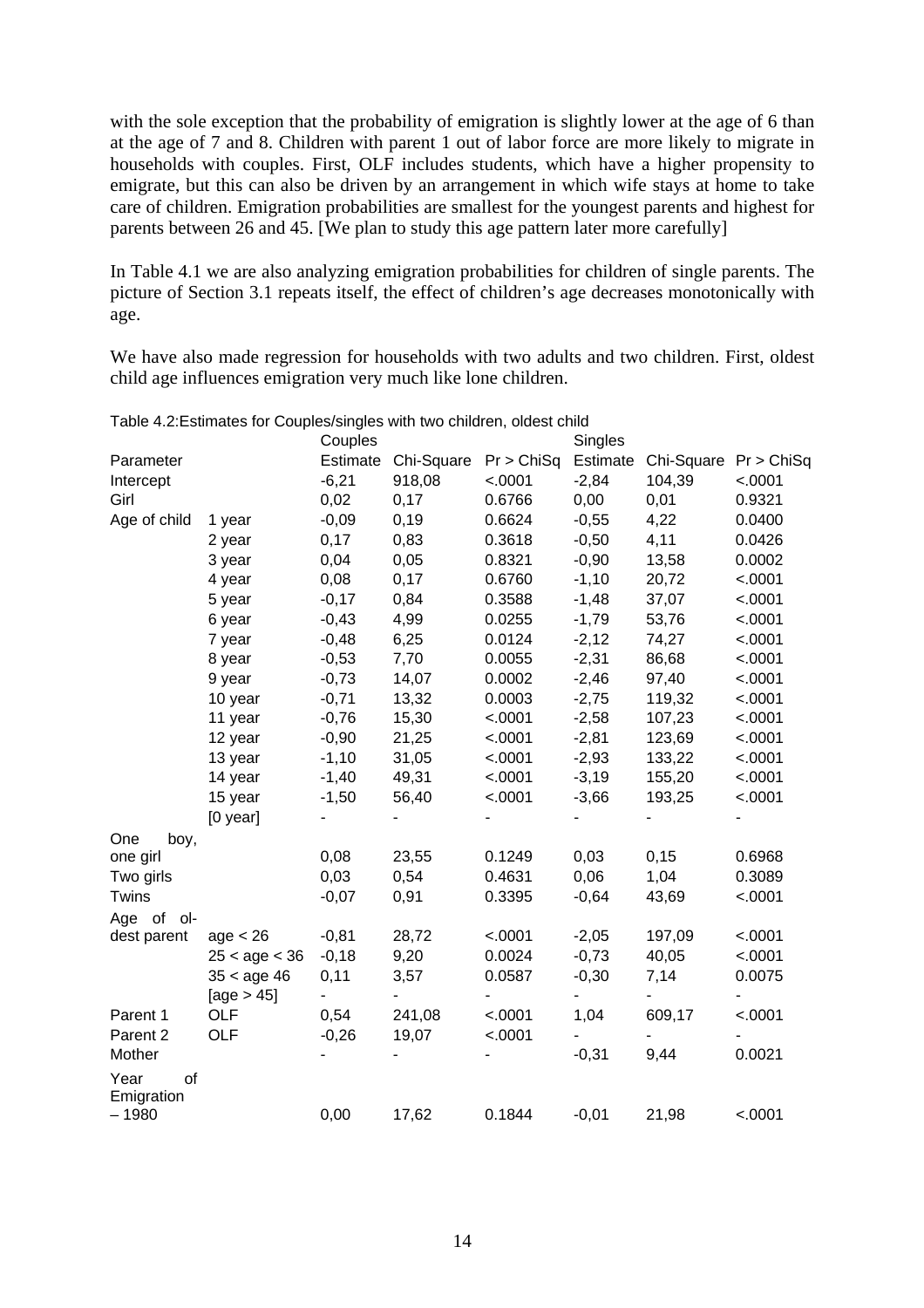|              |                   | Couples |                     |            | əiriyles |        |            |
|--------------|-------------------|---------|---------------------|------------|----------|--------|------------|
|              |                   |         |                     |            |          | Chi-   |            |
| Parameter    |                   |         | Estimate Chi-Square | Pr > ChiSq | Estimate | Square | Pr > ChiSq |
| Intercept    |                   | $-6,51$ | 5761,86             | < .0001    | $-4,29$  | 786,39 | < .0001    |
| Girl         |                   | $-0,01$ | 0, 16               | 0.6887     | 0,04     | 0,44   | 0.5064     |
| Age of child | 1 year            | 0,06    | 1,69                | 0.1935     | $-0,26$  | 11,87  | 0.0006     |
|              | 2 year            | $-0,01$ | 0,05                | 0.8238     | $-0,60$  | 58,48  | < .0001    |
|              | 3 year            | $-0,18$ | 11,54               | 0.0007     | $-0,88$  | 109,12 | < .0001    |
|              | 4 year            | $-0,39$ | 45,77               | < .0001    | $-1,13$  | 159,74 | < .0001    |
|              | 5 year            | $-0,47$ | 59,68               | < .0001    | $-1,25$  | 178,76 | < .0001    |
|              | 6 year            | $-0,58$ | 81,33               | < .0001    | $-1,37$  | 203,00 | < .0001    |
|              | 7 year            | $-0,52$ | 64,70               | < .0001    | $-1,44$  | 203,87 | < .0001    |
|              | 8 year            | $-0,67$ | 94,48               | < .0001    | $-1,54$  | 216,25 | < .0001    |
|              | 9 year            | $-0,69$ | 95,28               | < .0001    | $-1,79$  | 232,23 | < .0001    |
|              | 10 year           | $-0,88$ | 128,71              | < .0001    | $-1,75$  | 206,96 | < .0001    |
|              | 11 year           | $-1,18$ | 160,95              | < .0001    | $-1,86$  | 199,38 | < .0001    |
|              | 12 year           | $-1,25$ | 131,97              | < .0001    | $-2,03$  | 173,74 | < .0001    |
|              | 13 year           | $-1,19$ | 67,68               | < .0001    | $-2,13$  | 124,79 | < .0001    |
|              | 14 year           | $-0,97$ | 21,92               | < .0001    | $-2,40$  | 64,13  | < .0001    |
|              | 15 year           | $-2,07$ | 16,68               | < .0001    | $-3,25$  | 20,58  | < .0001    |
|              | $[0$ year]        |         |                     |            |          |        |            |
| One<br>boy,  |                   |         |                     |            |          |        |            |
| one girl     |                   | 0,05    | 0,93                | 0.3342     | 0,10     | 1,43   | 0.2312     |
| Twi girls    |                   | 0,01    | 0,12                | 0.7281     | 0,08     | 1,96   | 0.1619     |
| Twins        |                   | 0,23    | 11,85               | 0.0006     | 0,25     | 8,19   | 0.0042     |
| Age of ol-   |                   |         |                     |            |          |        |            |
| dest parent  | age < 26          | $-0,53$ | 12,22               | 0.0005     | $-1,46$  | 101,31 | < .0001    |
|              | $25 <$ age $< 36$ | $-0,02$ | 0,11                | 0.7458     | $-0,51$  | 18,83  | < .0001    |
|              | $35 <$ age 46     | 0,15    | 6,99                | 0.0082     | $-0,32$  | 7,85   | 0.0051     |
|              | [age $> 45$ ]     |         |                     |            |          |        |            |
| Parent 1     | OLF               | 0,55    | 254,27              | < .0001    | 1,02     | 575,80 | < .0001    |
| Parent 2     | <b>OLF</b>        | $-0,25$ | 16,85               | < .0001    |          |        |            |
| Mother       |                   |         |                     |            | $-0,15$  | 2,12   | 0.1450     |
| Year<br>of   |                   |         |                     |            |          |        |            |
| Emigration   |                   |         |                     |            |          |        |            |
| $-1980$      |                   | 0,00    | 0,42                | 0.5153     | $-0,01$  | 7,37   | 0.0066     |
|              |                   |         |                     |            |          |        |            |

#### Table 4.3: Emigration for couples/singles with two children, youngest child<br>Couples Couples S

#### *4.2 Return migration*

After this, we are going to perform a similar analysis for return migration. We model duration abroad in an accelerated failure time model (see Lancaster (1990)). A positive parameter indicates a positive impact on duration and a negative parameter indicates a negative impact on duration. All variable entered in the model are pre-emigration parameters.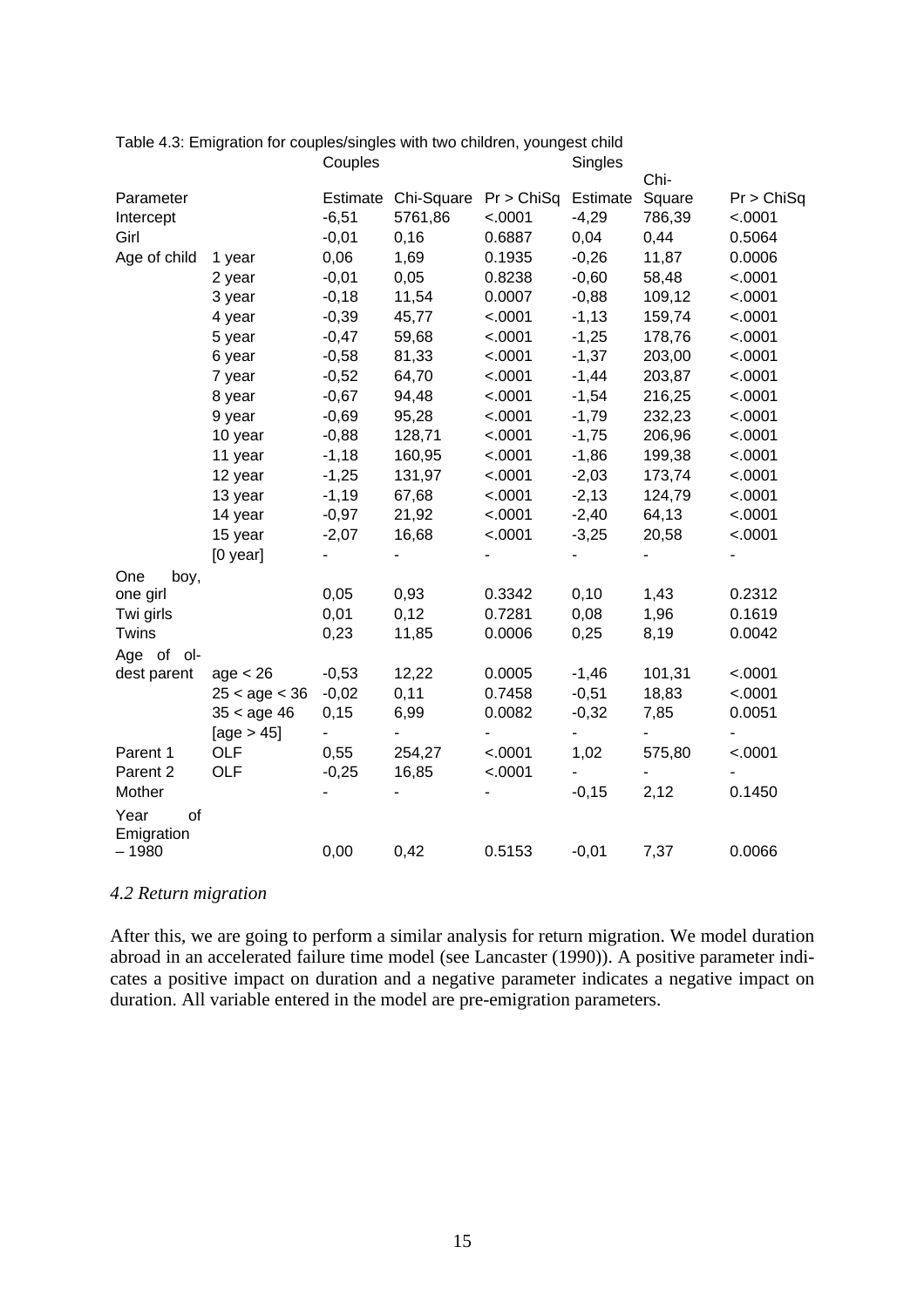| Table 4.4: Return migration, one child at emigration |  |
|------------------------------------------------------|--|
|                                                      |  |

|                 |                                             | Couples        |       |                       | Singles  |                          |         |
|-----------------|---------------------------------------------|----------------|-------|-----------------------|----------|--------------------------|---------|
| Parameter       |                                             | Estimate       |       | Chi-Square Pr > ChiSq | Estimate | Chi-Square Pr > ChiSq    |         |
| Intercept       |                                             | 1,23           | 53,48 | < .0001               | 0,58     | 3,90                     | 0.0483  |
| Age of child    | 0                                           | 0,19           | 3,49  | 0.0616                | 0,69     | 19,00                    | < .0001 |
|                 | 1                                           | 0,27           | 7,16  | 0.0074                | 0,58     | 13,40                    | 0.0003  |
|                 | $\overline{\mathbf{c}}$                     | 0,24           | 5,49  | 0.0191                | 0,77     | 22,49                    | < .0001 |
|                 | 3                                           | 0,38           | 12,76 | 0.0004                | 0,82     | 25,37                    | < .0001 |
|                 | 4                                           | 0,16           | 2,07  | 0.1501                | 0,85     | 26,34                    | < .0001 |
|                 | 5                                           | 0,32           | 7,68  | 0.0056                | 0,86     | 26,30                    | < .0001 |
|                 | 6                                           | 0,37           | 8,48  | 0.0036                | 0,69     | 16,77                    | < .0001 |
|                 | $\overline{7}$                              | 0,63           | 24,65 | < .0001               | 0,76     | 18,68                    | < .0001 |
|                 | 8                                           | 0,40           | 10,23 | 0.0014                | 0,85     | 21,91                    | < .0001 |
|                 | 9                                           | 0,46           | 12,88 | 0.0003                | 0,31     | 2,83                     | 0.0923  |
|                 | 10                                          | 0,48           | 14,15 | 0.0002                | 0,60     | 10,69                    | 0.0011  |
|                 | 11                                          | 0,23           | 3,51  | 0.0609                | 0,49     | 6,80                     | 0.0091  |
|                 | 12                                          | 0,27           | 4,79  | 0.0286                | 0,61     | 10,70                    | 0.0011  |
|                 | 13                                          | 0,24           | 3,85  | 0.0498                | 0,31     | 2,87                     | 0.0905  |
|                 | 14                                          | 0,13           | 1,16  | 0.2813                | 0,32     | 2,90                     | 0.0888  |
|                 | $[15]$                                      |                |       |                       |          |                          |         |
| Boy             |                                             | 0,03           | 0,74  | 0.3890                | 0,01     | 0,02                     | 0.8823  |
| Age of (oldest) |                                             |                |       |                       |          |                          |         |
| parent          | age < 26                                    | $-0,40$        | 12,97 | 0.0003                | $-0,45$  | 12,29                    | 0.0005  |
|                 | $25 <$ age $< 36$                           | $-0,20$        | 9,68  | 0.0019                | $-0,19$  | 2,90                     | 0.0885  |
|                 | $35 <$ age $< 46$                           | 0,03           | 0,30  | 0.5867                | $-0,06$  | 0,27                     | 0.6058  |
|                 | [age $> 45$ ]                               | $\blacksquare$ | ۰     |                       |          | $\overline{\phantom{a}}$ |         |
| Parent 1        | OLF                                         | 0,03           | 0,58  | 0.4472                | 0,36     | 54,93                    | < .0001 |
| Parent 2        | <b>OLF</b>                                  | 0,10           | 2,13  | 0.1447                |          |                          |         |
| Father          |                                             |                |       |                       | 0,07     | 0,57                     | 0.4511  |
| Year of emi-    |                                             |                |       |                       |          |                          |         |
| gration - 1980  |                                             | $-0,02$        | 44,59 | < .0001               | $-0,02$  | 25,76                    | < .0001 |
|                 | Note: World region added as dummy variables |                |       |                       |          |                          |         |

We have also studied how the quality of schooling, measured by PISA test scores, is related to return migration. As shown in Table 4, we do find an effect for couples, but no effect for singles.

Table 4.5: Return migration, one child at emigration

| Couples |       |          | Singles |                                |            |
|---------|-------|----------|---------|--------------------------------|------------|
|         |       |          |         | Chi-                           |            |
|         |       |          |         | Square                         | Pr > ChiSq |
| $-1.62$ | 2.71  | 0.0998   | 0.02    | 0.00                           | 0.9874     |
| 0.05    | 0.13  | 0.7139   | 0.74    | 15.52                          | < .0001    |
| 0.15    | 1.37  | 0.2410   | 0.52    | 7.51                           | 0.0062     |
| 0.15    | 1.40  | 0.2369   | 0.80    | 17.05                          | < .0001    |
| 0.30    | 4.76  | 0.0291   | 0.87    | 20.38                          | < .0001    |
| 0.03    | 0.05  | 0.8273   | 0.93    | 22.49                          | < .0001    |
| 0.17    | 1.28  | 0.2588   | 0.86    | 19.29                          | < .0001    |
| 0.38    | 5.09  | 0.0241   | 0.62    | 9.78                           | 0.0018     |
| 0.61    | 14.68 | 0.0001   | 0.81    | 15.47                          | < .0001    |
| 0.35    | 4.72  | 0.0298   | 0.82    | 14.47                          | 0.0001     |
| 0.42    | 6.61  | 0.0101   | 0.31    | 2.18                           | 0.1401     |
|         |       | Estimate |         | Chi-Square Pr > ChiSq Estimate |            |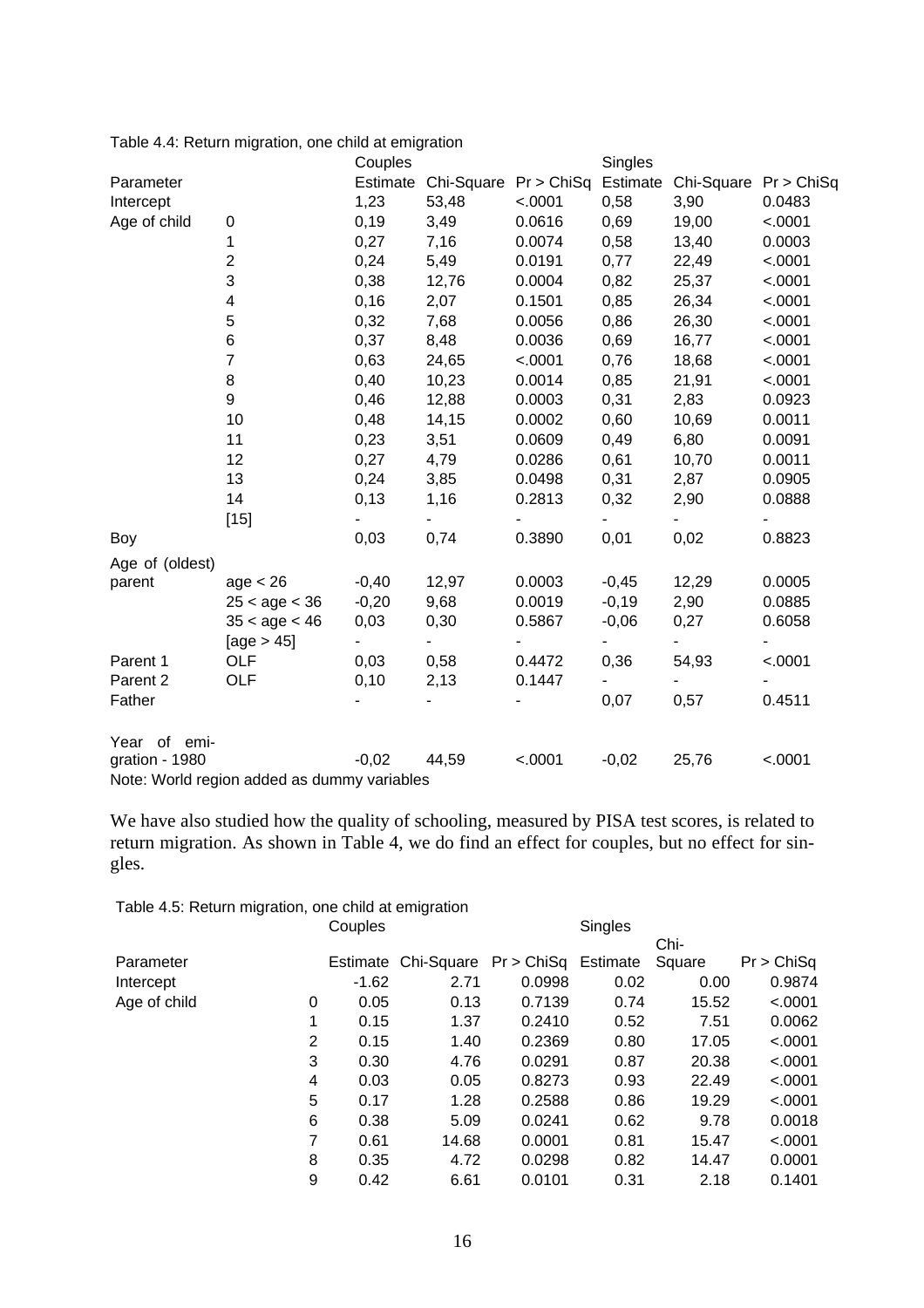|                           | 10                                        | 0.47    | 8.41  | 0.0037  | 0.67    | 9.49  | 0.0021  |
|---------------------------|-------------------------------------------|---------|-------|---------|---------|-------|---------|
|                           | 11                                        | 0.12    | 0.61  | 0.4363  | 0.47    | 4.58  | 0.0323  |
|                           | 12                                        | 0.13    | 0.66  | 0.4155  | 0.39    | 3.15  | 0.0757  |
|                           | 13                                        | 0.22    | 2.10  | 0.1472  | 0.33    | 2.27  | 0.1322  |
|                           | 14                                        | 0.15    | 0.92  | 0.3376  | 0.27    | 1.41  | 0.2354  |
|                           | $[15]$                                    | 0.00    |       |         | 0.00    |       |         |
| Boy                       |                                           | 0.01    | 0.04  | 0.8461  | 0.00    | 0.01  | 0.9360  |
| Age of (ol-               |                                           |         |       |         |         |       |         |
| dest) parent              | age < 26                                  | $-0.45$ | 12.45 | 0.0004  | $-0.46$ | 8.76  | 0.0031  |
|                           | $25 <$ age $< 36$                         | $-0.15$ | 3.57  | 0.0588  | $-0.13$ | 0.86  | 0.3534  |
|                           | $35 <$ age $< 46$                         | 0.11    | 2.51  | 0.1129  | 0.00    | 0.00  | 0.9988  |
|                           | [age $> 45$ ]                             |         |       |         |         |       |         |
| Parent 1                  | OLF                                       | 0.02    | 0.17  | 0.6845  | 0.37    | 41.13 | < .0001 |
| Parent 2                  | OLF                                       | 0.12    | 1.93  | 0.1648  |         |       |         |
| Father                    |                                           |         |       |         | 0.14    | 1.54  | 0.2148  |
| Year of emi-<br>gration - |                                           |         |       |         |         |       |         |
| 1980                      |                                           | $-0.02$ | 49.04 | < .0001 | $-0.02$ | 30.51 | < .0001 |
| PISA score                |                                           | 0.00    | 8.43  | 0.0037  | 0.00    | 1.15  | 0.2832  |
|                           | Note: (destination) World region included |         |       |         |         |       |         |

#### **5. Conclusion**

In this paper, we have analyzed migration behavior of Danish families. Our starting hypothesis was that Danish families would tend to return to Denmark before their children start school. Empirical investigation suggested that the effects of schools do not show much through return decisions. The probability of returning depends much more how long a family has been abroad than on the children's age. Instead, we found that the probability that a Danish family emigrates is decreasing in children's age. We did not find evidence that migration decisions would depend on the gender of children.

The findings reported above are preliminary, and we are still in the process of deriving further results.